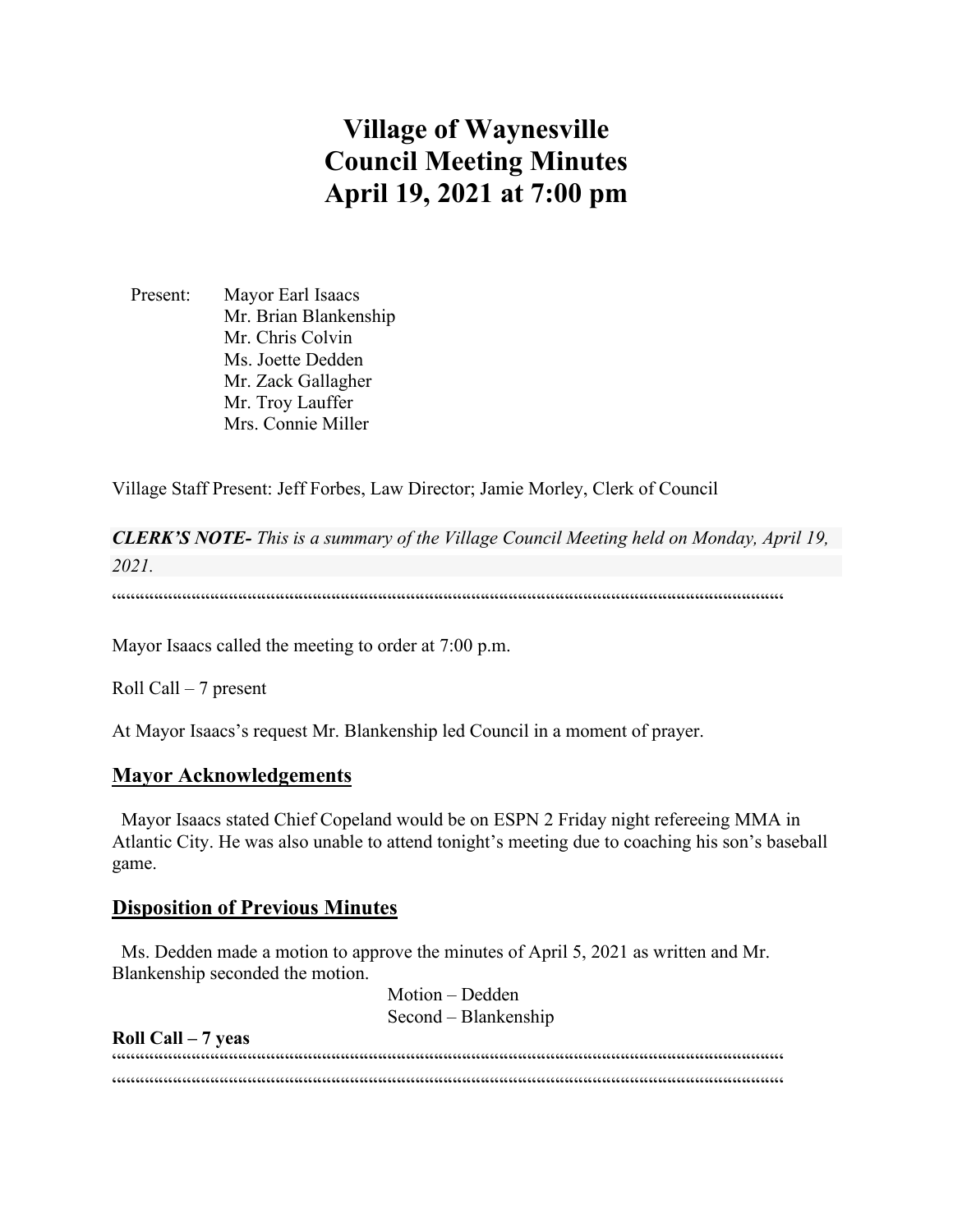## **Public Recognition/visitor's comments**

 Warren County Sheriff Larry Simms reviewed with Council the 2020 yearend report. He wanted to let everyone know the report is on their website for review. Sheriff Simms addressed the impacts of the pandemic on the department and the jail system. He stated his office declined to participate in enforcement actions of mandate orders and operated the office on the guidelines fit for the office's responsibilities. He further explained the calls of services were down due to the stay-at-home order and the jail had to release low-level offenders to adhere to social distancing protocols.

The department did add a canine unit in Deerfield Township post. Now have 4 canines. Also, added a drone which will help security in serving search warrants and SWAT teams. The drone has also been used for search and rescue. The jail is nearing completion. The administration side may be able to move in by mid-September. The beds will increase from 280 beds to 499 beds.

Mr. Colvin asked Sheriff Simms about recent legislation passed at the state level that may cause issues with police immunity. Sheriff Simms stated that recent legislation went into effect on April 12 and places restrictions on how to handcuff or isolate pregnant females.

Mr. Blankenship asked how the morale of his staff was. Sheriff Simms stated that it was good due to the great community support. This helps keep morale up.

Council thanked Sheriff Simms for attending tonight's Council meeting and expressed their support for him and his department.

 Nancy Walther of 242 Victoria Place addressed Council concerning a valve box within her brick walkway. She stated that there is a jagged pipe sticking up out of the walkway that is a tripping hazard and asked if there is anything the Village can do about it. It was discussed that that this was on the Village side of the meter. The Village Manager would be contacted and have staff come out and see about making it flush with the ground.

## **Old Business**

 Ms. Dedden Stated that Council met this evening at 6:00 PM to go over the Rules of Council. Council went over the rules and had a couple questions for the Law Director. Ms. Dedden asked about Rule XIII, Dispensation of Rules. Mr. Forbes explained that the rules outline how Council is to operate and function and under Rule 13 any part of these rules can be temporarily suspended at a meeting by a majority vote. However, many of the rules are directly from the Charter and ORC and these cannot not be suspended. For example, the rules dictating how and why Council can go into executive session cannot be suspended as this is established in the Charter and state law. An example of suspending the rules is Rule XI where it calls out how the agenda is laid out. Council could vote to temporarily suspend the rules to

Mr. Colvin asked how long this """"""""""""""""""""""""""""""""""""""""""""""""""""""""""""""""""""""""

# **Reports**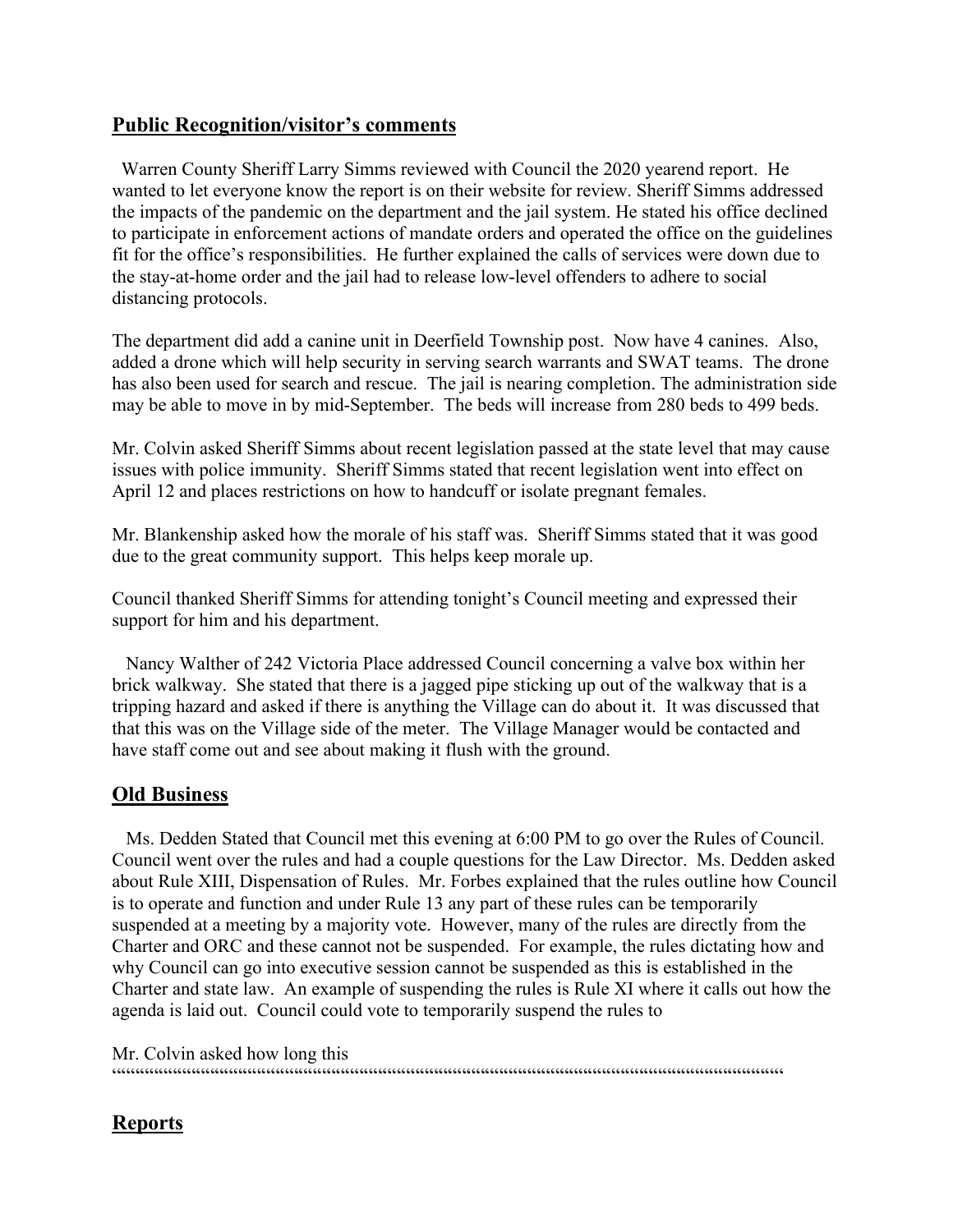## **Finance**

 The Finance Committee will meet Thursday on April 22, 2021 at 5:00 p.m. at the Government Center.

## **Public Works Report**

Public Works Committee will meet on May 3, 2021 at 6:00 p.m. and the public is encouraged to attend.

# **Special Committee Report**

## **Village Manager Report**

- Did not
- or so.

## **Police Report**

- smooth.

## **Financial Director Report**

None

## **Law Report**

- Senate

## **New Business**

## **Legislation**

## **First Reading of Ordinances and Resolutions**

## **Ordinance No. 2021 - 014**

Imposing a Moratorium for a Period of 180 Days on the Granting of any Permit or any Other Action Allowing Short-Term Rentals such as Airbnb within the Village of Waynesville, Ohio and Declaring an Emergency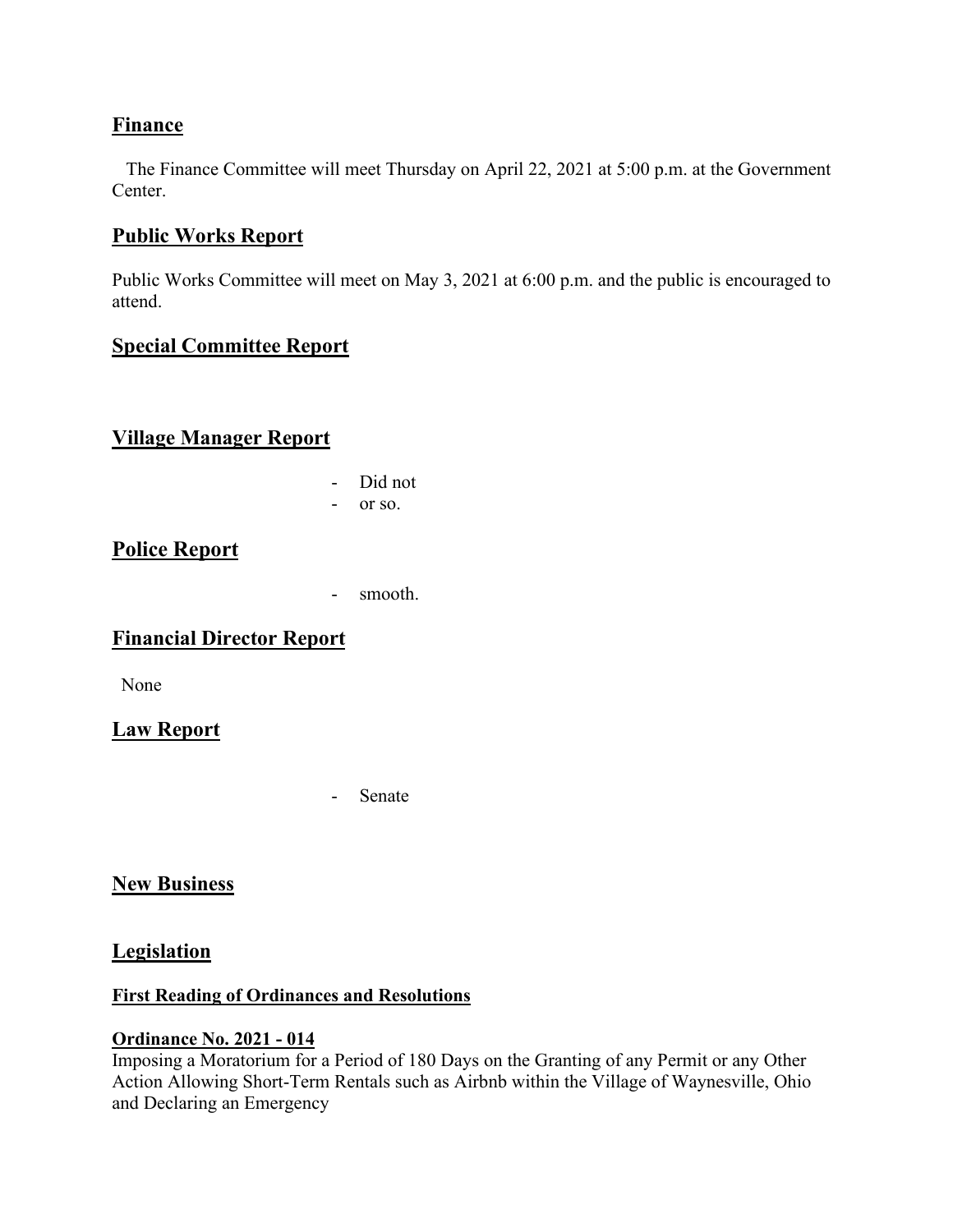Mr. Colvin made a motion to waive the two-reading rule for Ordinance 2021-014 and Mrs. Miller seconded the motion.

> Motion – Colvin Second – Miller

#### **Roll Call – 7 yeas**

Mr. Colvin made a motion to adopt Ordinance 2021-014 as an emergency and Mrs. Miller seconded the motion.

> Motion – Colvin Second – Miller

#### **Roll Call – 7 yeas**

#### **Ordinance No. 2021-015**

Authorizing the Village Manager to Enter into a Contract with PCI Services and Declaring an Emergency

Ms. Dedden made a motion to table Ordinance 2021-015 and Mr. Gallagher seconded the motion.

> Motion – Dedden Second – Gallagher

#### **Roll Call – 7 yeas**

#### **Ordinance No. 2021-016**

Authorizing the Village Manager to Enter into a Contract with Nelson Tank Engineering & Consulting, Inc., and Declaring an Emergency

Mr. Gallagher made a motion to waive the two-reading rule for Ordinance 2021-016 and Mr. Lauffer seconded the motion.

> Motion – Gallagher Second – Lauffer

#### **Roll Call – 7 yeas**

Ms. Dedden made a motion to amend Exhibit A of Ordinance 2021-016 to remove letter A of Section II, Miscellaneous Provisions and Mr. Blankenship seconded the motion.

> Motion – Dedden Second – Blankenship

**Roll Call – 7 yeas**

Mr. Colvin made a motion to adopt Ordinance 2021-016 as amended and as an emergency and Mr. Blankenship seconded the motion.

> Motion – Colvin Second – Blankenship

**Roll Call – 7 yeas**

**Second Reading of Ordinances and Resolutions**

**Ordinance 2021-013**